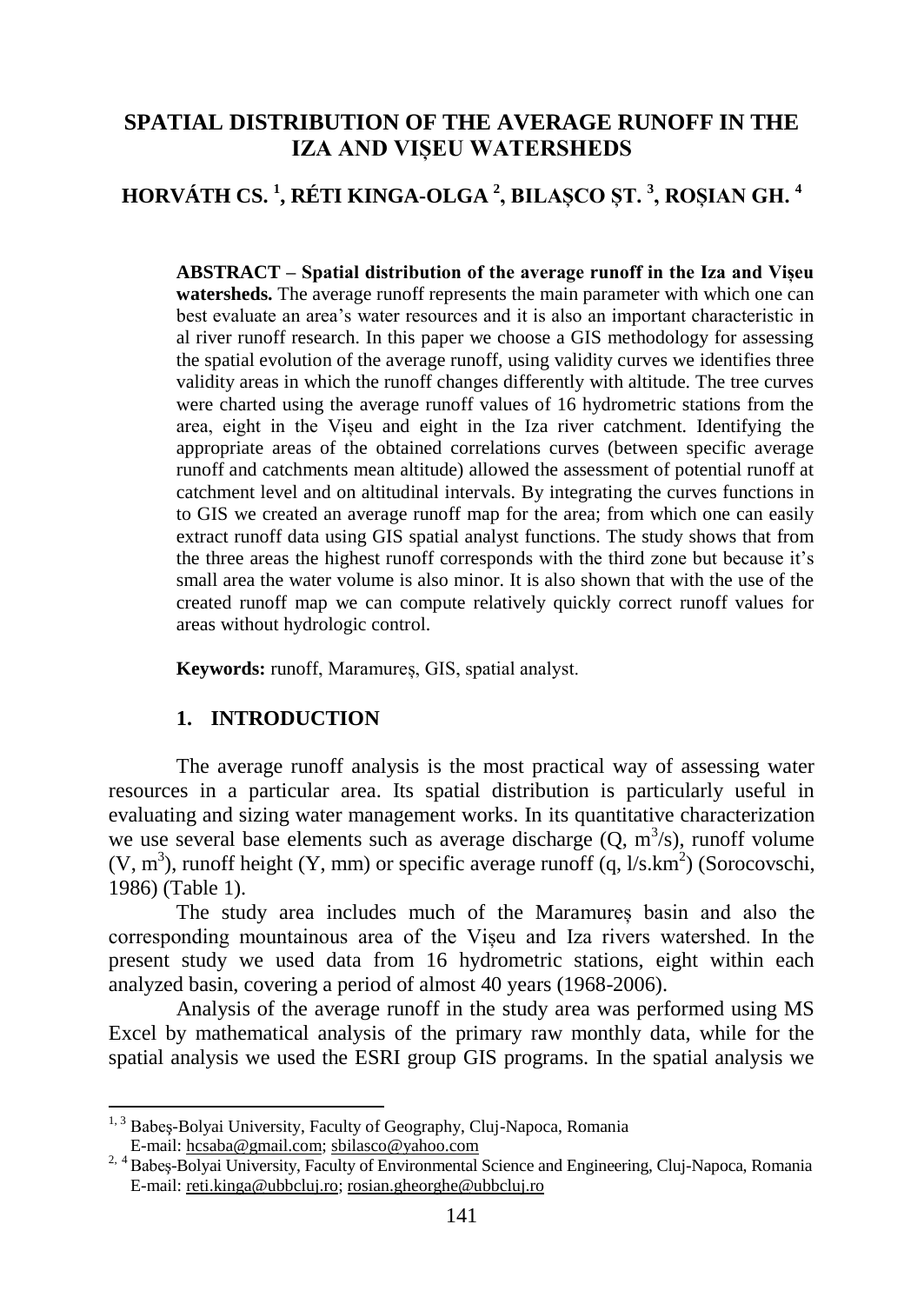used digital vector (watersheds, hydrometric stations) and raster (digital elevation model, runoff) databases.

In order to generalize spatially the average annual runoff we established a relationship between the average specific discharge values of the hydrometric stations and the mean catchment altitude controlled by them (Table. 1).

| No. | River     | Hydrometric<br>station | River catchment |          | Discharge | Specific<br>runoff    | Volume    | Runoff<br>high |
|-----|-----------|------------------------|-----------------|----------|-----------|-----------------------|-----------|----------------|
|     |           |                        | Area            | Altitude | Q         | q                     | V         | Y              |
|     |           |                        | $(km^2)$        | (m)      | $m^3/s$   | $1/s$ km <sup>2</sup> | mil. $m3$ | mm             |
|     | Viseu     | Poiana Borsa           | 134             | 1284     | 3.932     | 29.3                  | 124.0     | 925.4          |
| 2   | Viseu     | Moisei                 | 284             | 1212     | 7.130     | 25.1                  | 224.9     | 791.8          |
| 5   | Tasla     | Baia Borsa             | 63.4            | 1307     | 1.893     | 29.9                  | 59.7      | 941.7          |
| 6   | Vaser     | Viseu de Sus           | 410             | 1097     | 8.494     | 20.7                  | 267.9     | 653.3          |
| 3   | Viseu     | Leordina               | 937             | 1054     | 19.833    | 21.2                  | 625.5     | 667.5          |
|     | Ruscova   | Luhei                  | 185             | 1177     | 6.007     | 32.5                  | 189.4     | 1024.0         |
| 9   | Iza       | Sacel                  | 66.7            | 926      | 1.526     | 22.9                  | 48.1      | 721.5          |
| 4   | Viseu     | Bistra                 | 1545            | 1020     | 36.953    | 23.9                  | 1165.4    | 754.3          |
| 8   | Ruscova   | Ruscova                | 434             | 1079     | 13.243    | 30.5                  | 417.6     | 962.3          |
| 12  | Boicu     | Dragomiresti           | 91.8            | 928      | 2.019     | 22.0                  | 63.7      | 693.6          |
|     | 13 Botiza | Sieu                   | 97.8            | 797      | 1.746     | 17.9                  | 55.1      | 563.0          |
|     | $10$ Iza  | Stramtura              | 560             | 740      | 7.420     | 13.3                  | 234.0     | 417.9          |
|     | 11 Iza    | Vadu Izei              | 1126            | 714      | 17.624    | 15.7                  | 555.8     | 493.6          |
|     | 14 Mara   | Mara                   | 155             | 901      | 4.563     | 29.4                  | 143.9     | 928.4          |
|     | 15 Mara   | Vadu izei              | 410             | 749      | 8.622     | 21.0                  | 271.9     | 663.2          |
|     | 16 Cosau  | Feresti                | 114             | 744      | 2.267     | 19.9                  | 71.5      | 627.2          |

**Table 1.** *Multiannual runoff characteristics (1968-2006)*

## **2. STUDY AREA**

The analyzed area overlaps the Maramureș basin and the neighboring mountain area, which includes the north-eastern slope of the volcanic Oas – Ţibleş Mountains, the northern flank of the Rodna Mountains and southwestern flank of Maramureș Mountains (Fig. 1). The geographical position of the basin and also the river system layout favors a matter and energy flow conveyed by the surface and groundwater from the adjacent mountain area, so from the mountain edge appears a relief characterized by glacis and piedmont deposits which encloses a significant water resource in the region (Sorocovschi & Cocut, 2008).

The landscape has a direct influence on the river runoff organization embodied by the slope and landscape fragmentation, specific features that determine the specific runoff speed and an indirect influence through the vertical zoning of climate. The main collector is the Upper Tisza Basin, the Vișeu and Iza tributaries flow in the SE-NW direction. The hydrographic network is dense reaching values of 0.8 and high slopes of the rivers shows a high theoretical hydropower potential (Sorocovschi, 1994).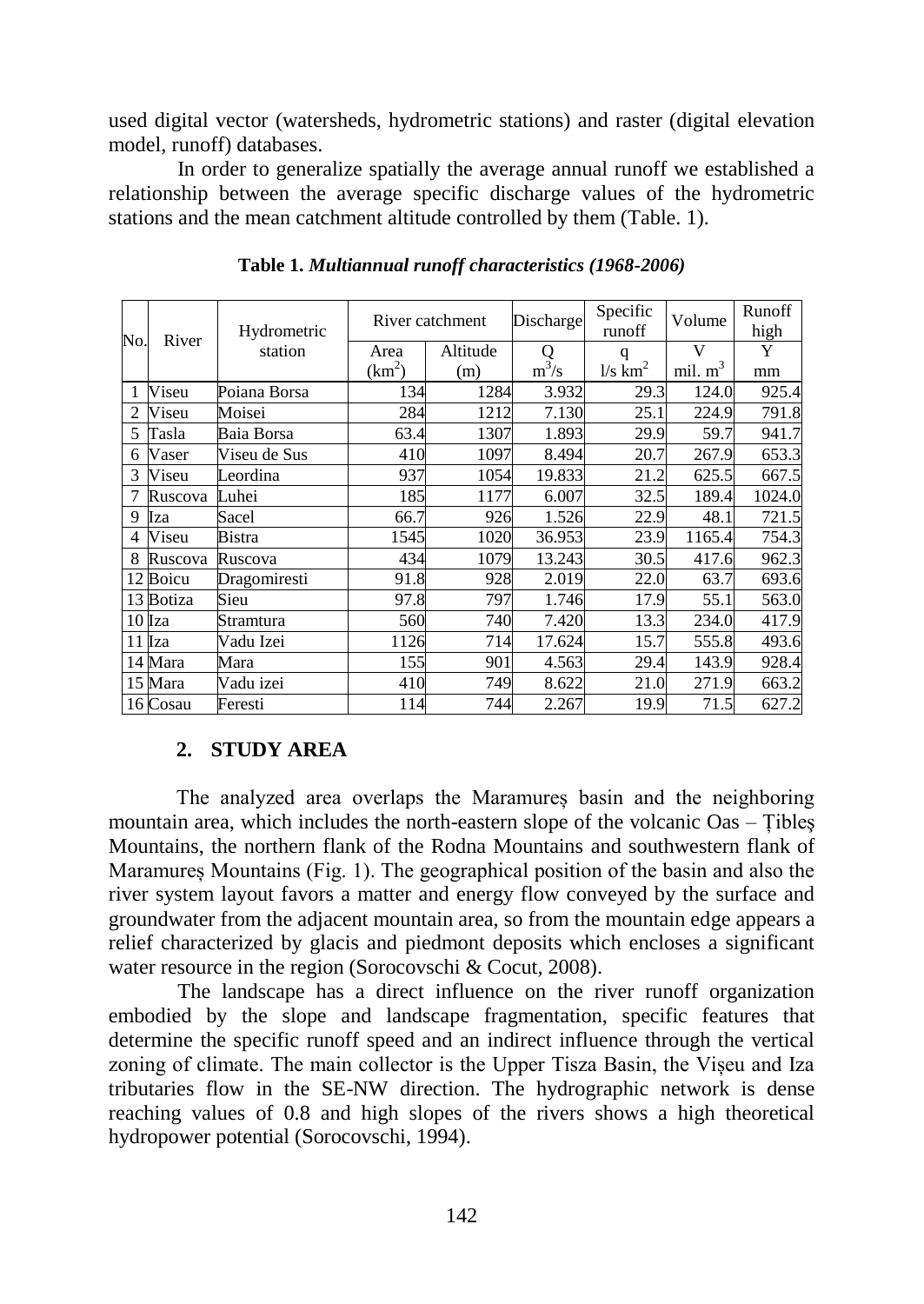

**Fig. 1.** *Vișeu and Iza Rivers watersheds* 

## **3. DATA AND METHODS**

The analysis of the average runoff was performed based on monthly data from 16 stations in the study area. Average monthly discharge values were converted into annual and then multiannual runoff, values thus obtained was expressed in specific runoff to compare runoff values from different sized catchments.

To analyze spatially the specific runoff thus obtained we choose the validity curves methodology. So we looked for correlations (validity curves) between specific runoff values from hydrometric stations and average altitude of the stations catchment (Fig. 2). To these curves in the study are correspond validity areas in which the average runoff values growth with the altitude is done differently. Validity curves were chosen by the CurveFinder analysis of the CurveExpert program; analysis which choses the best correlation curves also shows the identified function equation.

For the Esri ArcMap 10 spatial analysis we choose the digital elevation model EU-DEM, which is a 3D raster dataset with elevations captured at 1 arc second postings (2.78E-4 degrees) or about every 30 meter.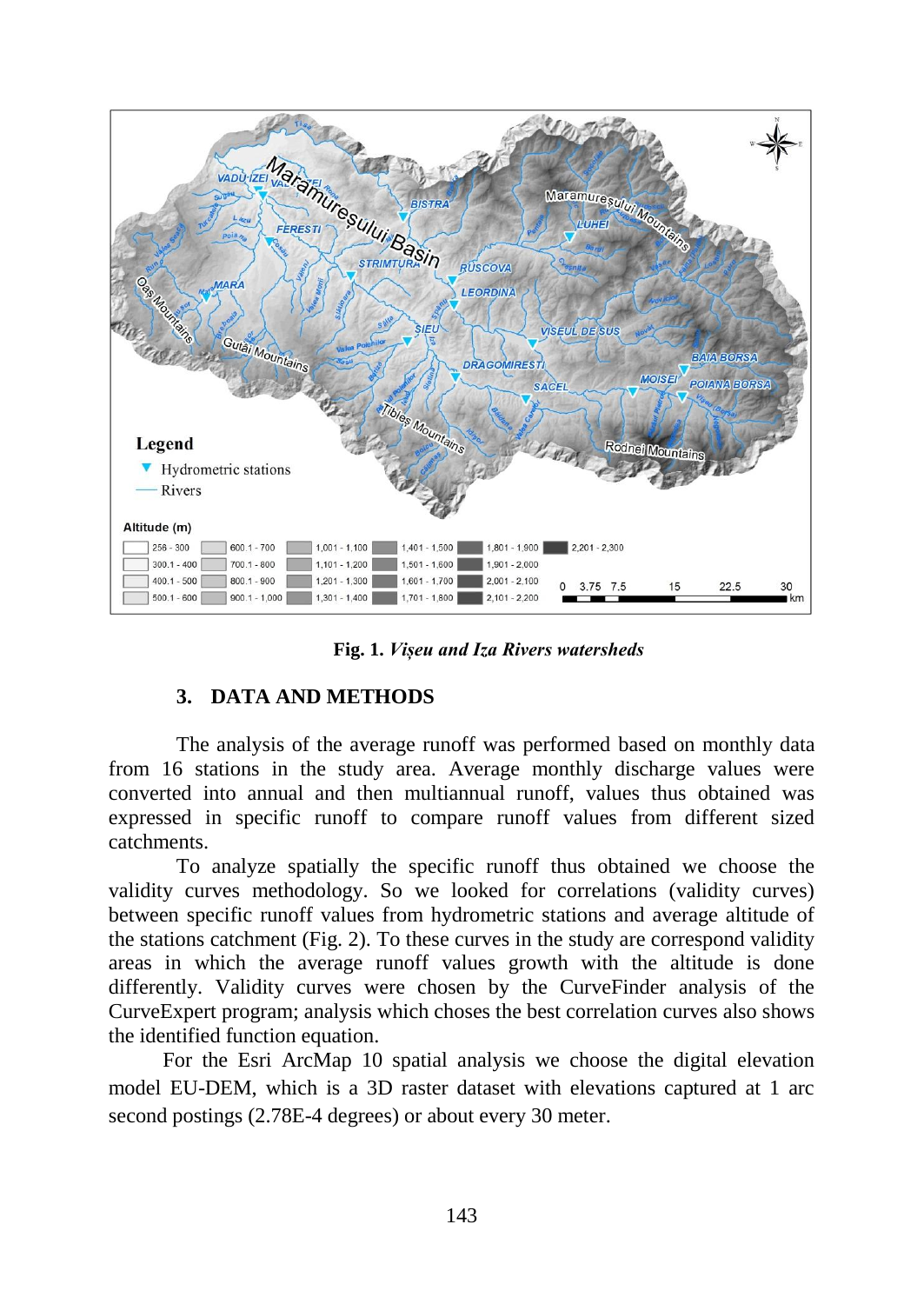

**Fig. 2.** *Validity area map and the correspondent correlations between the specific runoff and the average altitude*

From the GIS program group we used the "Spatial analyst" module, where the Raster Calculator function makes possible the integration of mathematic equations into GIS (Bilaşco et al.2009). For the study area average general runoff map we used the Mosaic to New Raster function from the Data Management Tools/Raster toolbox and with its help we managed to merge the three specific runoff raster which were computed separately for every validity curve and the correspondent areas digital elevation model.

#### **4. RESULTS**

Analyzing the runoff from the 16 hydrometric stations we found three validity curves corresponding to three validity zones in the study area. The first validity zone, with the lowest runoff values, in the eastern part of the area, represents the upper catchment of the Vișeu River closing at Leordina hydrometric station, it represents 36% of the water volume drained from the whole study area. The second validity zone represents an intermediate zone of the Iza upper basin collecting water from the Botiza and Boicu catchments and also from Ruscovei catchment in Vișeu, it has the largest in area and represents 42% of the entire water volume.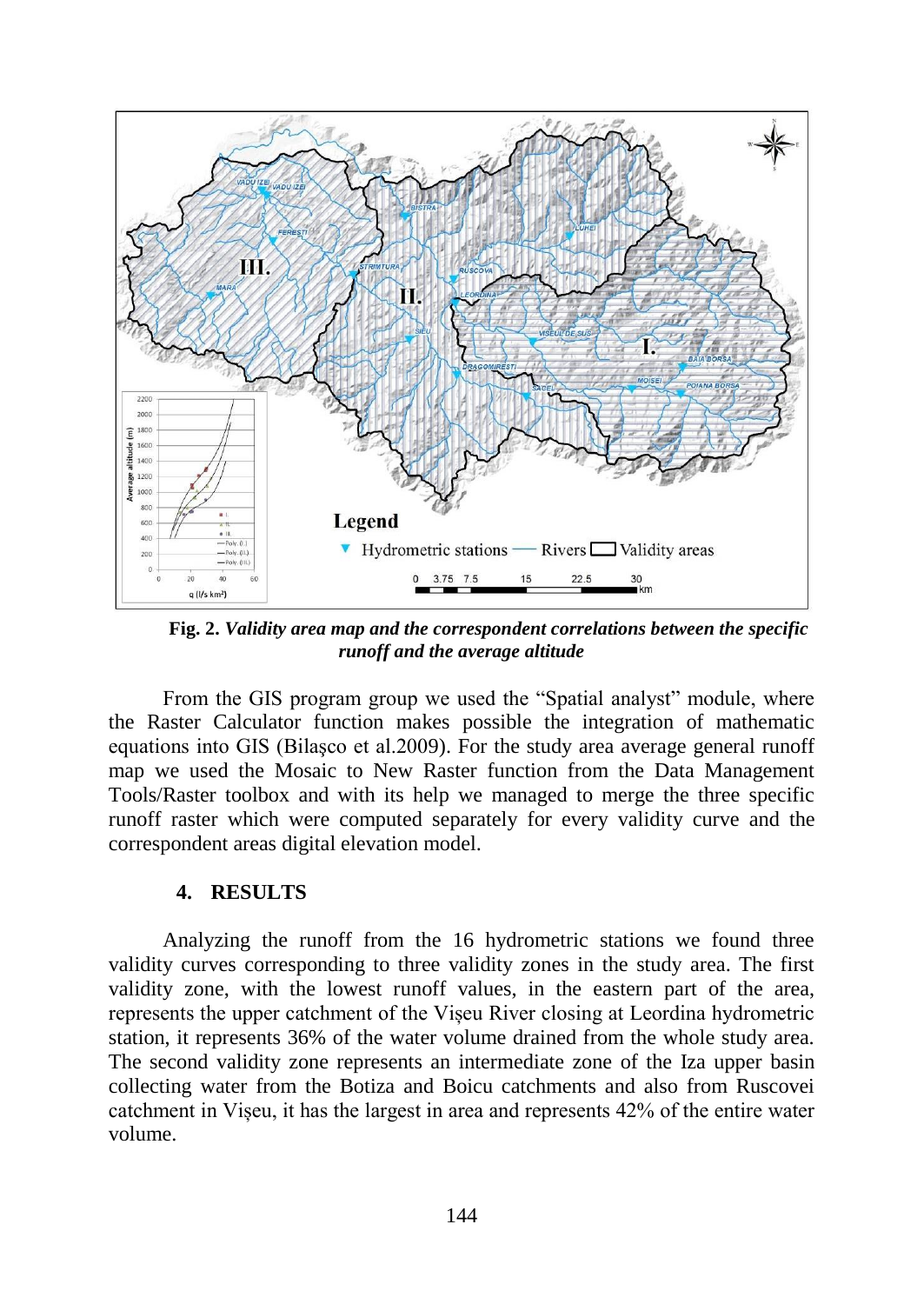

**Fig. 3.** *Watersheds and sub-watersheds specific average runoff map and statistics*



**Fig. 4.** *Study area specific average runoff map and water volume (mil. m<sup>3</sup> /year) on altitudinal intervals*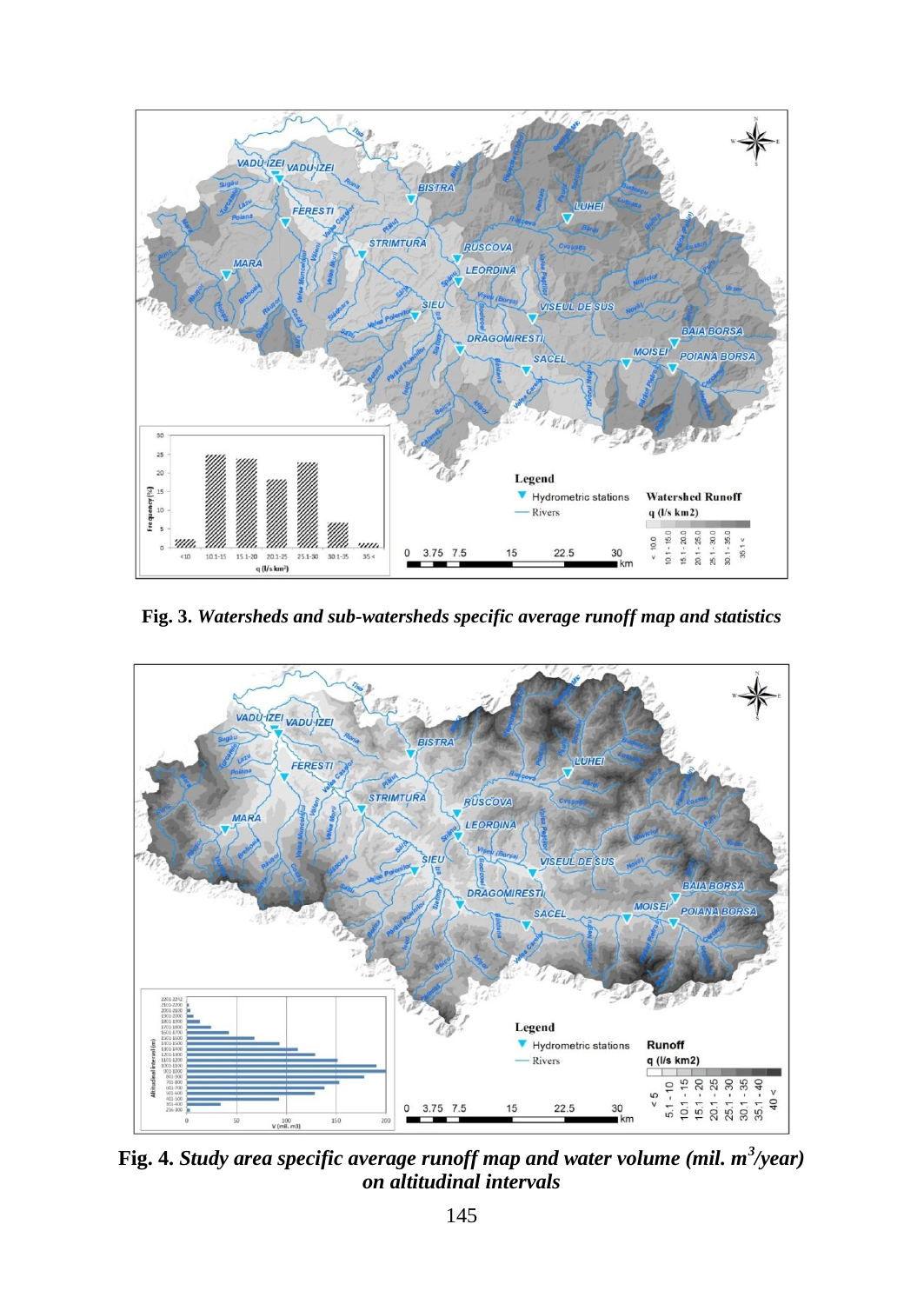The third area with the highest runoff gradients overlaps the lower course of the Iza River, its most representative sub catchment is Mara, with only 22% of the water volume because it has the smallest surface only 25% of the whole area.

The spatial distribution of runoff was monitored at catchment level (Fig. 3) and also at altitudinal intervals (Fig. 4).

Regarding the watersheds runoff we opted for the analysis of all sub-basins larger than  $5 \text{ km}^2$ , so there were chosen 84 areas and 2 inter-basinal zones on each main collector.

The analysis was performed using the Spatial Analyst Tools/Zonal Statistics function, which trough averaging the specific runoff map (Fig. 4) allows the extraction of runoff data corresponding to each area. Thus of the 86 areas 60% fall below 05  $\text{m}^3$ /s and 25% between 0.5-1  $\text{m}^3$ /s, we find only 6 catchments with higher discharge values of 2  $m^3/s$ . The highest runoff values are linked to the largest watershed area of course and so the biggest discharge values are recorded in the Ruscova (10.944 m<sup>3</sup>/s), Mara (8.533 m<sup>3</sup>/s) and Vaser (9.303 m<sup>3</sup>/s) basins.

We observe in these values a correlation between the mathematic calculation and the GIS analysis, after analyzing the areas of the different catchments it highlighted the GIS analysis accuracy, the values obtained maintain in the hydrological acceptable error margins. For this we give as example the Vadu Izei station on the Mara River where the multiannual average discharge is calculated at 8.622  $\mathrm{m}^3$ /s and the runoff value extracted from the map by GIS methodology is 8.533 m<sup>3</sup>/s, so the corresponding error is only 1%.

The runoff analysis on altitudinal ranges (Fig. 4) emphasizes once again the importance of the surface area in the water resource calculation, so although the richest specific runoff are recorded at the highest altitudes, the maximum water volume is found at the 900-1100 altitude interval where there are necessary areas to collect water.

## **5. CONCLUSIONS**

The first aspect which stands out regarding the correlations between the specific runoff measured at the station and the average altitude of the correspondent watersheds is the fact that the  $1<sup>st</sup>$  area completely overlaps over one major river basin (the Middle and Upper basin of Vişeu River), here the specific runoff is drained from the slopes of the bounding mountains so the average altitudes are high. The analyses of the average measured discharge at the stations that define the  $1<sup>st</sup>$  area highlight a direct correlation between the specific flow and the catchment average altitude. A special situation can be observed in case of the second validity zone. The area extends over the surface of the two studied basins, the upper basin of the Iza and the lower basin of the Vișeu, including also the interfluvial hills. This is explained by the fact that hydrometric stations associated to the Vișeu River control extended catchments and this diminishes the altitudinal average, while the gauging stations on Iza control small basins with small medium altitudes, so the two data series complement each other. With regard to the  $3<sup>rd</sup>$  area, in this case the topographic